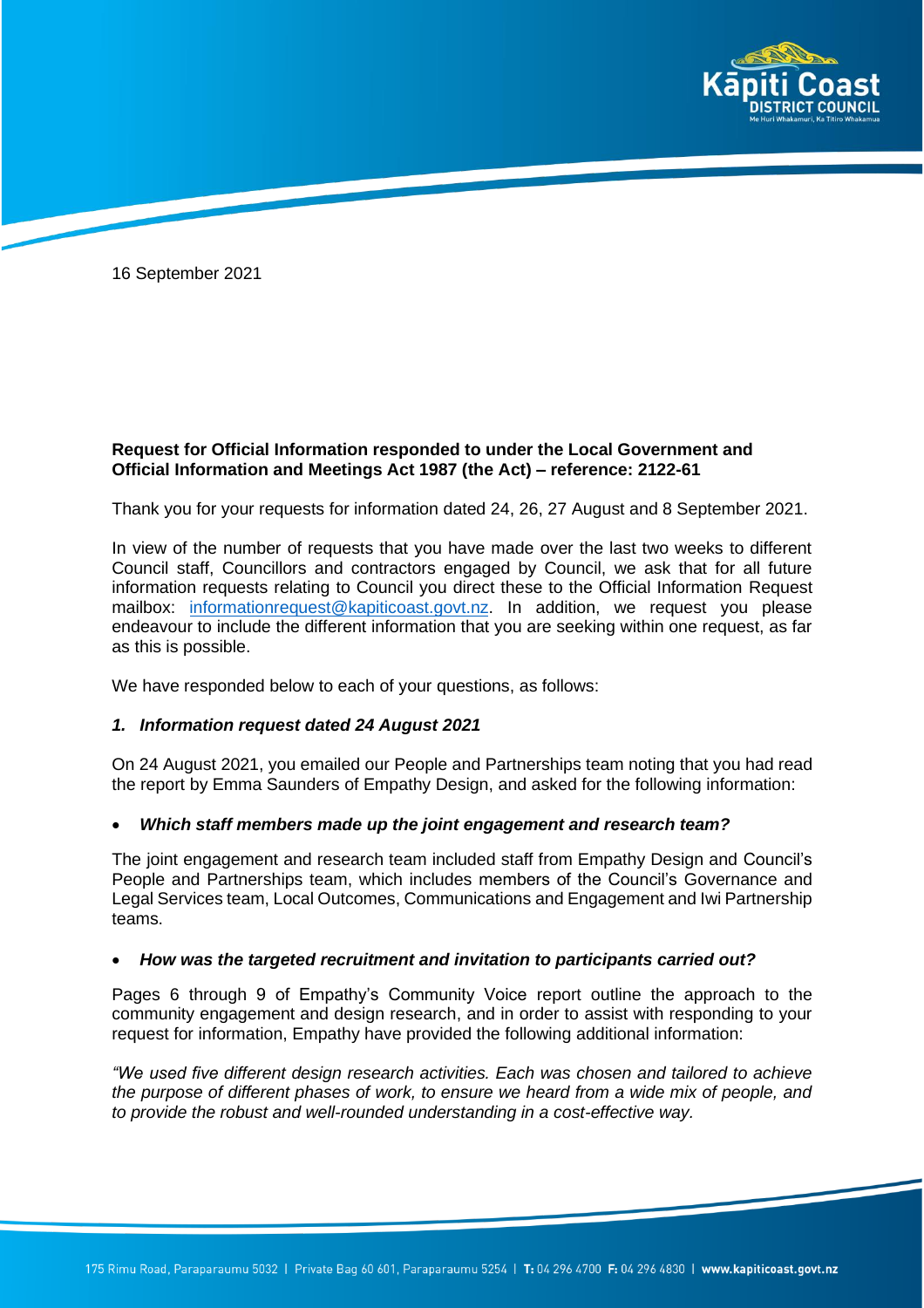

*In the design research, we only sought and analysed input from people who are eligible to vote in Kāpiti Council elections. We analysed input from people who live in Kāpiti, and people who own property in Kāpiti but live elsewhere.*

*Three of the five activities – street intercept interviews, market pop-ups, online survey – did not involve prior recruitment of people. If people are eligible to vote in Kāpiti Council elections, we sought their contribution.*

*From time to time, people younger than voting age contributed, with permission from their guardian. For example, whole families would chat to us at the market pop-ups. We set that information aside for analysis.*

*People in specific geographic catchments were invited to come to each community workshop. People were invited by way of an unaddressed paper invitation placed in letterboxes. No other criteria was imposed.* 

*We recruited and scheduled people for the long semi-structured interviews. We specifically targeted people unlikely to engage in the process otherwise. As a base screening, we asked whether people had put their view forward to council over the last six months. We asked this in a few different plain-English ways, and asked the nature of the input and frequency of prior input. As such, we started with a quantitative screening, then added a qualitative screening to ensure we were targeting people unlikely to engage in the process otherwise.*

*In addition to meeting that base qualifying criteria, we aimed for a mix of other demographics in our semi-structured interviews – suburbs of residence, age, sex, income level, and employment type. We asked additional questions to allow us to get a mix of those criteria.*

*The people we spoke with from Paekākāriki did not meet our base qualifying criteria. Even when we dropped the threshold to three months (i.e. they had not put their view forward to council in the last three months), only a few people passed that screening question. They were then removed from consideration on further questioning, based on their likelihood of engaging with the process in other ways.*

*We used targeted direct channels to invite people. We started with a small database of people who are known to our recruitment specialist. That did not prove fruitful, as people who were interested in taking part did not meet our qualifying criteria. As a next step, we used telephone directories and cold-called people. We also engaged two people who had responded to us approaching and recruiting them on the street, who met the qualifying criteria.*

*We did not fact-check people's credentials for any of the design research activities. It is possible a person did not accurately respond to questions about living or owning property in Kāpiti, or prior engagement with council. But asking the questions clearly, our method of initial engagement – letterbox drop, cold-calling through white pages, advertisements in council channels, etc – and the responses received give us confidence that participants meet our criteria."*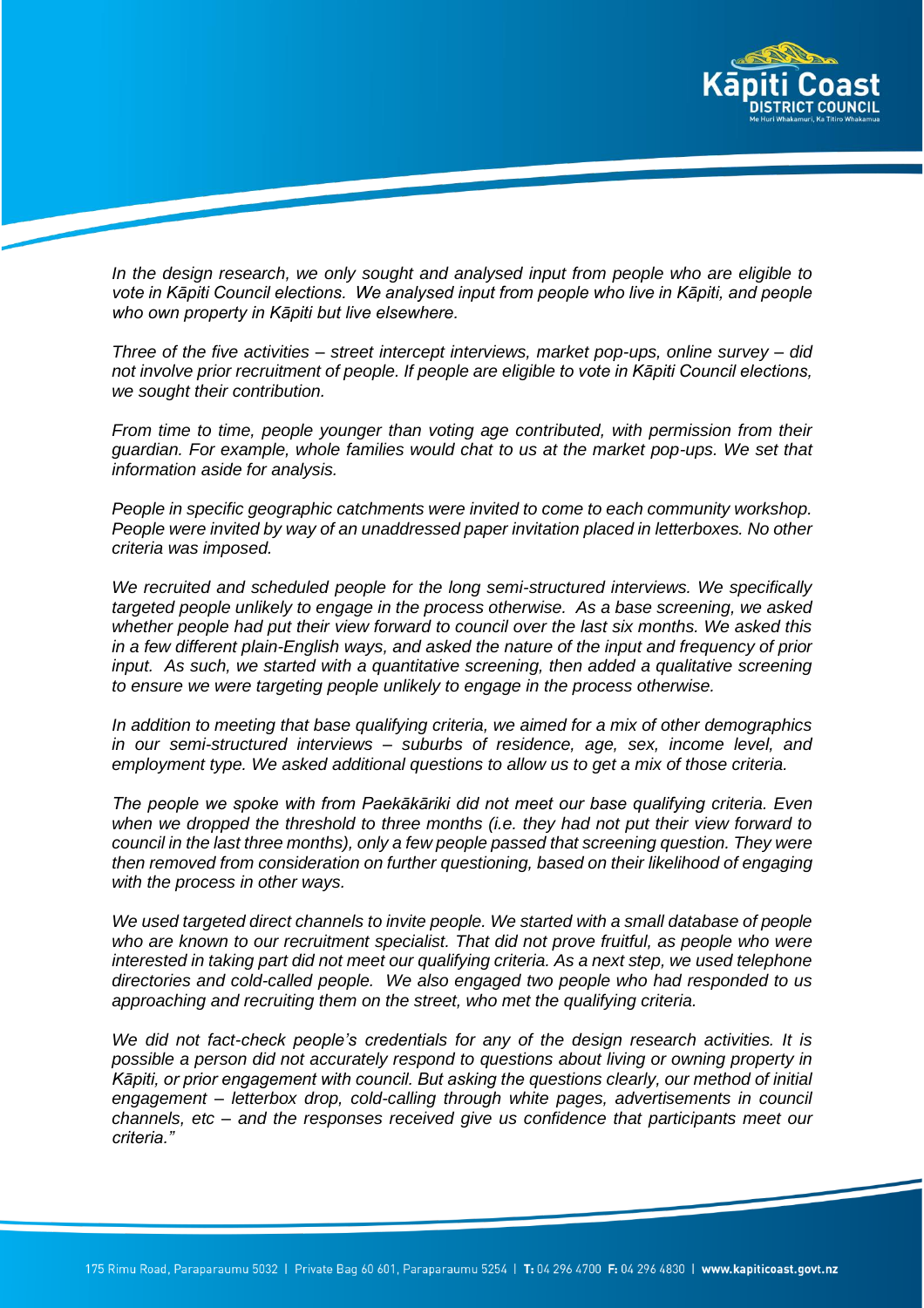

## • *Could you please provide a copy of the online survey and details about where it was advertised?*

The online survey ran from 10 February through until 5 April 2021 on Council's **Kōrero mai Have your say** online engagement platform for the Representation Review. You can access it via the link below:

[Representation Review | Have Your Say | Kāpiti Coast \(kapiticoast.govt.nz\)](https://haveyoursay.kapiticoast.govt.nz/representation-review)

The survey questions were:

- Q1 Which communities are you part of? [Check box: Paekākāriki, Raumati, Paraparaumu, Waikanae, Ōtaki, Te Horo]
- Q2 How does the current mix of ward and districtwide councillors help your community?
- Q3 How might a community board help your community?
- Q4 What do you want us to think about?

While the survey was active, it was promoted via the Council's online channels (website, Facebook, Everything Kāpiti electronic newsletter). At this time, we also made the survey available, in person, to people who attended the Council's community workshops and the market pop-ups.

## *2. Information request dated 26 August 2021*

On 26 August 2021 you emailed Council's Democracy Services team with a further question, our response is provided below, as follows:

• *Emma Saunders (Empathy Design) refers to an online survey conducted by Council and advertised on various channels. Would you be able to provide a copy of this please and also a list of the places it was advertised?*

This response has been provided in answering question 1 above.

## *3. Information requests dated 27 August 2021*

On 27 August 2021 you emailed the Council's Democracy Services team, Empathy Design and Councillor Handford with further questions. Our response is provided below, as follows:

• *Was the online survey run by KCDC or was it written and directed by the Consultants?*

The survey questions were developed by the joint engagement and research team which included input from Empathy Design and Council staff.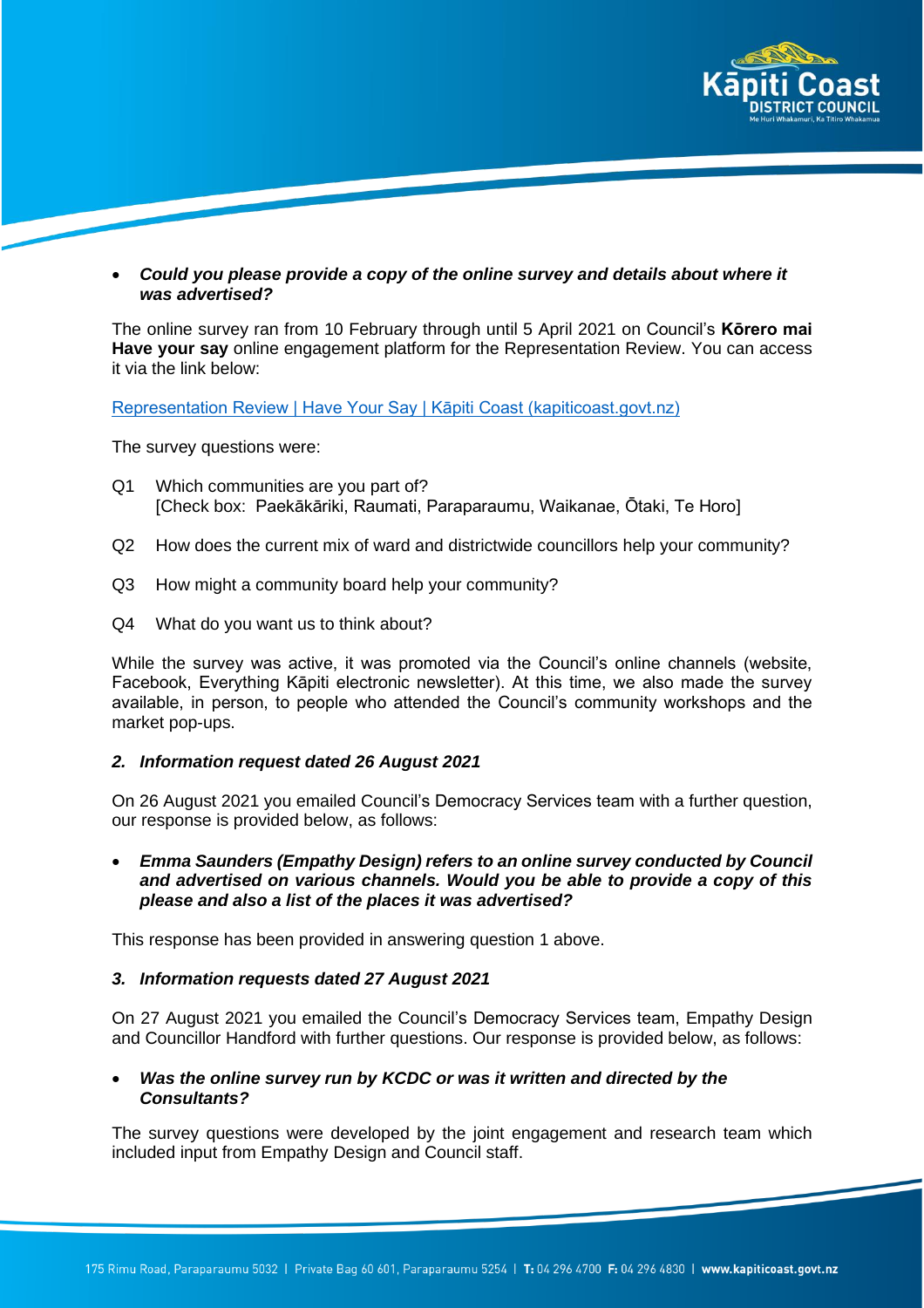

## • *Was participation open to the public and where was the survey advertised?*

Participation was open to anyone who lived in the district with access to the internet. The channels via which the survey was advertised have been provided in the response to question 1 above.

## • *Was the survey done (written and analysed) by Council staff or was it directed by the Consultants in the same way the other "activities" were? Is a copy still on the Council website?*

As outlined at question 3 above, the survey was written by the joint engagement and research team which included input from Empathy Design and Council staff. The survey responses were provided to Empathy Design to include in their overall analysis of all the different engagement and research activities we undertook.

The survey was available on Council's **Kōrero mai Have your say** online engagement platform while it was active for responses from 10 February through until 5 April 2021. Once the survey closed the link to the survey was removed and replaced with a message to advise that the survey was now closed. This page has now been updated to reflect the stage that the Representation Review has reached.

This Council is now seeking feedback on their initial proposal. The consultation opened on 1 September 2021 and is open until 5:00pm on Monday 4 October 2021. You can find details regarding the consultation via the link below:

[Representation Review | Have Your Say | Kāpiti Coast \(kapiticoast.govt.nz\)](https://haveyoursay.kapiticoast.govt.nz/representation-review)

There are a number of ways to make a submission, as set out at the link above, and we invite you to have your say.

#### *4. Information request dated 8 September 2021*

On 8 September 2021 you emailed Council's [kapiti.council@kapiticoast.govt.nz](mailto:kapiti.council@kapiticoast.govt.nz) Mailbox with further questions, our response is provided below.

## • *I would like to read the document/policy that sets out the roles of Councillors and paid Council staff - viz a viz the governance/management relationship and expectations.*

Council's Governance Structure and Delegations document describes Council's governance structure including the roles of the Mayor and Councillors on Council's different communities, as well as Community Boards.

Council's governance function is supported by the People and Partnerships Group and in particular, Council's Governance and Legal Services team who are responsible for the following functions: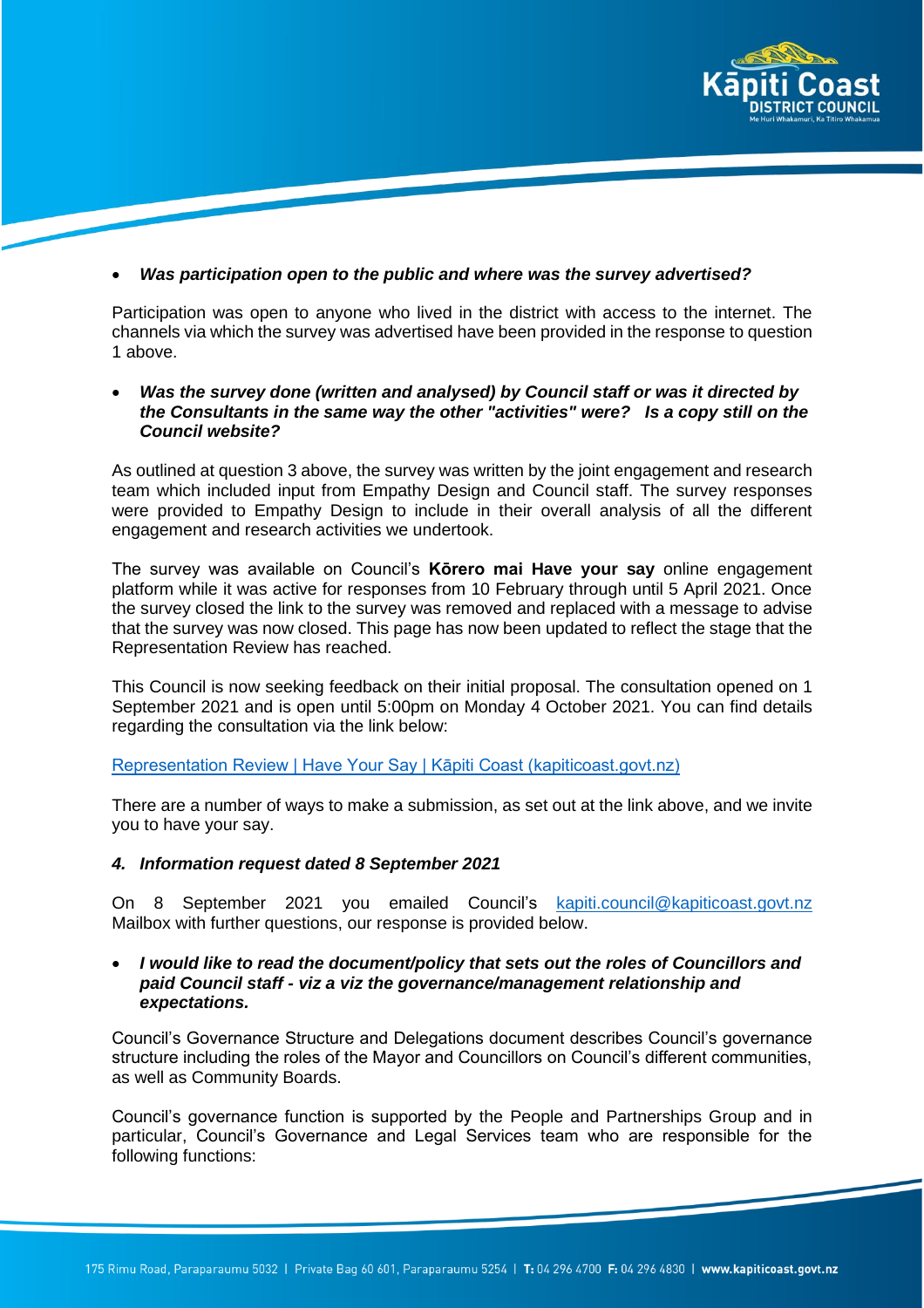

- managing the governance framework and delegations to support Council decision-making under the Local Government Act 2002
- providing a professional and effective committee secretarial service for Council staff and elected members
- overseeing electoral processes, including representation reviews, local body elections and referenda
- providing support and services to elected members, including induction, professional development, remuneration and expenses
- ensuring the provision of quality, timely and cost-effective democratic and legal advice and assistance to staff and elected members-manage the legal function including the issuing of warrants and staff delegations.

Additional information on Council's governance approach including the relationship between Councillors and paid Council staff is set out in our Long-term plan document on pages 221- 231 which is publicly available on our web page via this link: [https://www.kapiticoast.govt.nz/your-council/forms-documents/annual-and-long-term](https://www.kapiticoast.govt.nz/your-council/forms-documents/annual-and-long-term-plans/long-term-plan/)[plans/long-term-plan/](https://www.kapiticoast.govt.nz/your-council/forms-documents/annual-and-long-term-plans/long-term-plan/)

# *5. Information request dated 9 September 2021*

On 8 September 2021 you emailed Council's Democracy Services team requesting further information set out below. Our response is as follows:

• *Induction material given to Councillors when they begin their terms.*

There is a range of different "induction material given to Councillors when they begin their terms", which would involve a significant amount for staff time to collate. Without further specifics, we may need to consider declining this aspect of your request under section 17(f) of the Act.

If you require additional documentation in this respect, we request further particulars on what documents you seek under section 10(2) of the Act.

• *Policy covering governance/management and the interface between the two.*

The response has been provided in answering question 4 above.

• *Other relevant documents or policies covering the roles of Councillors at KCDC and their relationships with paid staff.*

This response has been provided in part in answering question 4 above.

There are a range of different documents and policies that relate to *"Councillors at KCDC and their relationships with staff"*, which would involve a significant amount for staff time to collate.